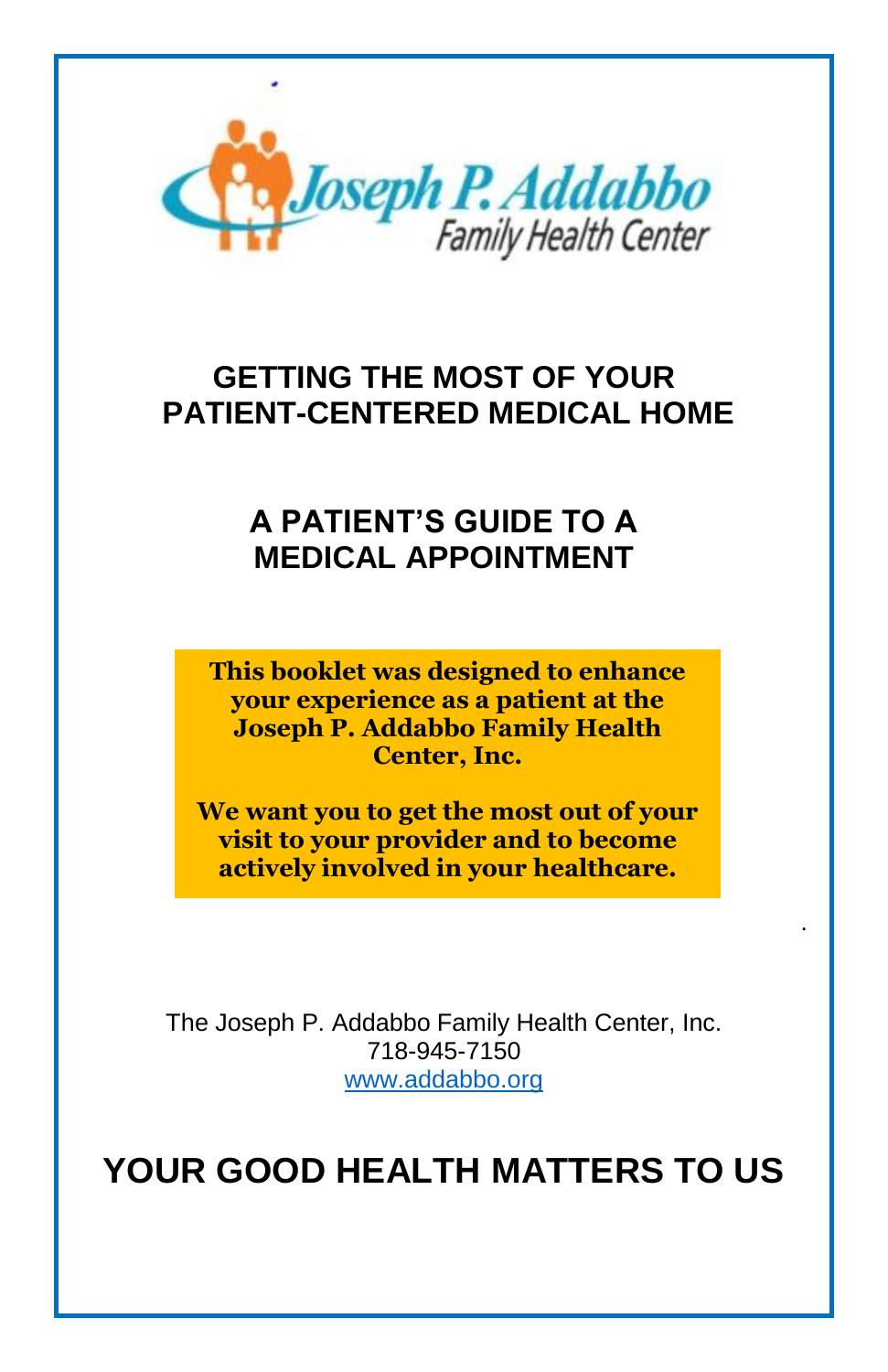Welcome to the Joseph P. Addabbo Family Health Center, Inc. and **thank you for choosing us as your provider for primary medical care**. Our primary goal is to provide you with easily accessible care responsive to you in your time of need. Our comprehensive interdisciplinary team of professionals strive to exceed and meet your expectations.

#### **Benefits of a Patient-Centered Medical Home What does that mean?**

A Patient Centered Medical Home provides patients with comprehensive medical care focused on all aspects of your health and overall well-being including emotional, family and social issues. YOU are the most important person in your healthcare team.

Your medical home team will have a continuing relationship with you and your family to better manage your healthcare needs. You will see the same team each visit and they will assist you in coordinating your care with other providers, specialists, and community resources if needed. Your team will have access to all your health information through electronic records in order to effectively manage your care.

#### **HOW TO MAKE THINGS A LITTLE EASIER WHEN YOU COME TO THE JOSEPH P. ADDABBO FAMILY HEALTH CENTER**

### **Before you get to your appointment**

Make sure you have all your documentation (medical records, test results, etc. if they are from another health provider). If this is a new visit and you have new symptoms you want to have your doctor check out, have them written down so you don't forget any.

You should have your medication bottles with you or if you can't do that, a clearly printed list of all medications and dosages you are taking.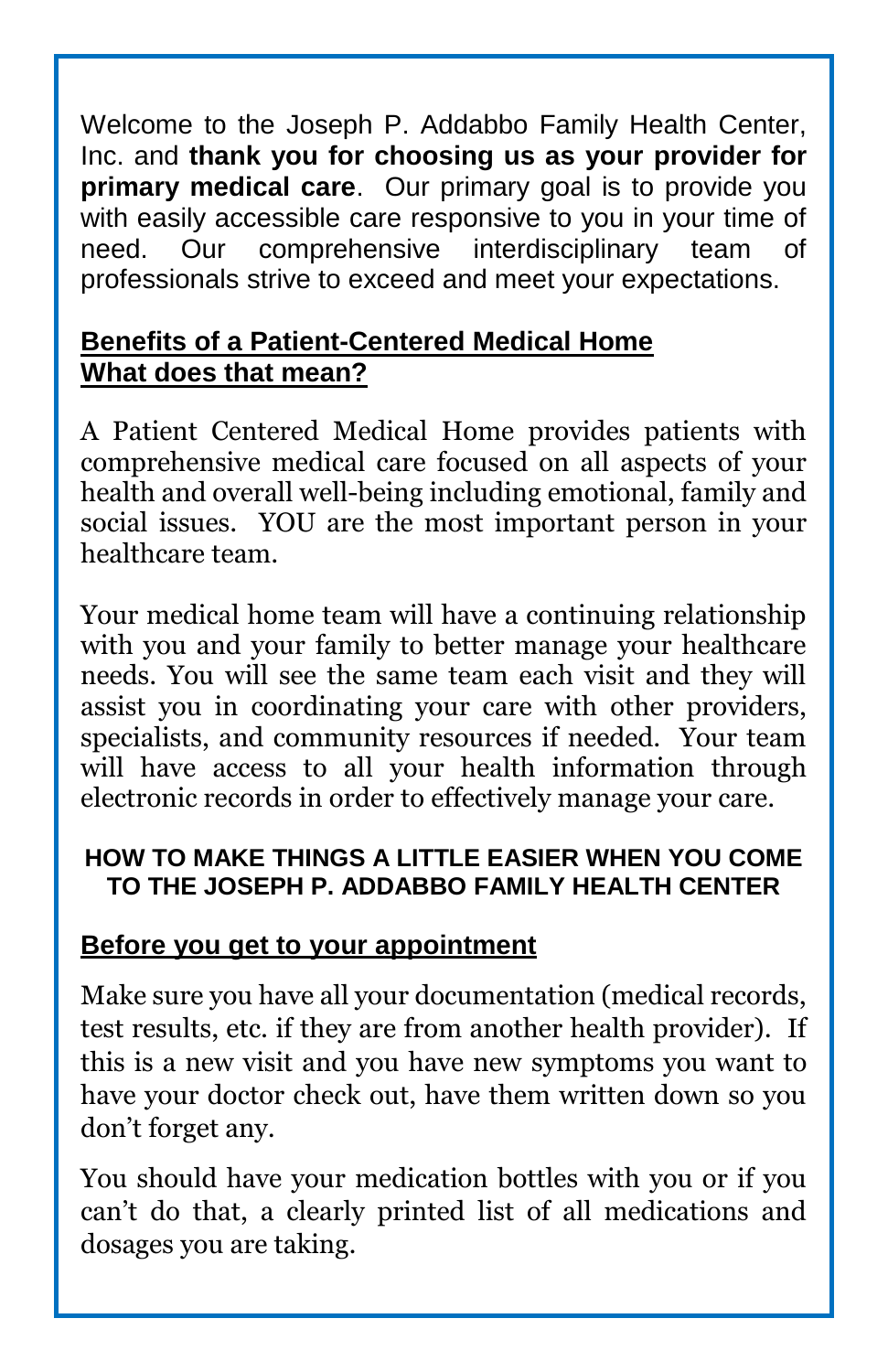Make sure you have your insurance card with you.

In order to facilitate your visit, we offer you the opportunity to go on our website, [www.addabbo.org](http://www.addabbo.org/) and download all the registration forms ahead of your appointment. This will save you time in the waiting room if the papers are all filled out beforehand.

### **In the Waiting Room**

First: Arrive at least 15 minutes before your appointment time to fill out any necessary paperwork, even if you have done it ahead of time. The registrars will need to verify your address, phone number, e-mail and current insurance.

Second: Remember to be flexible. You deserve to be seen on time but sometimes, your doctor runs late because he/she must give a patient a little extra time or because there is a lot of documentation required for each visit. Unfortunately, there's not a lot we can do to make the process go more quickly, so please bear with us. We do value your time and do our very best to see our patients on time. Making a list of questions you want to ask the doctor is a good way to pass the time, too.

### **This is a great time to sign up for the Patient Portal.**

### **The Examination**

It's important that you focus on your communication with your doctor/provider. Make sure most of your appointment is centered around direct communication, i.e., asking the questions you need to ask, making sure you understand what the doctor has told you and making sure you understand the medications which have been prescribed for you. We want to make communication as easy as possible for you, so we have suggested some questions you may want to ask your provider. We're sure you notice that the doctor spends a lot of time on the computer during your visit. This is to complete your electronic medical record (EMR) and your doctor has no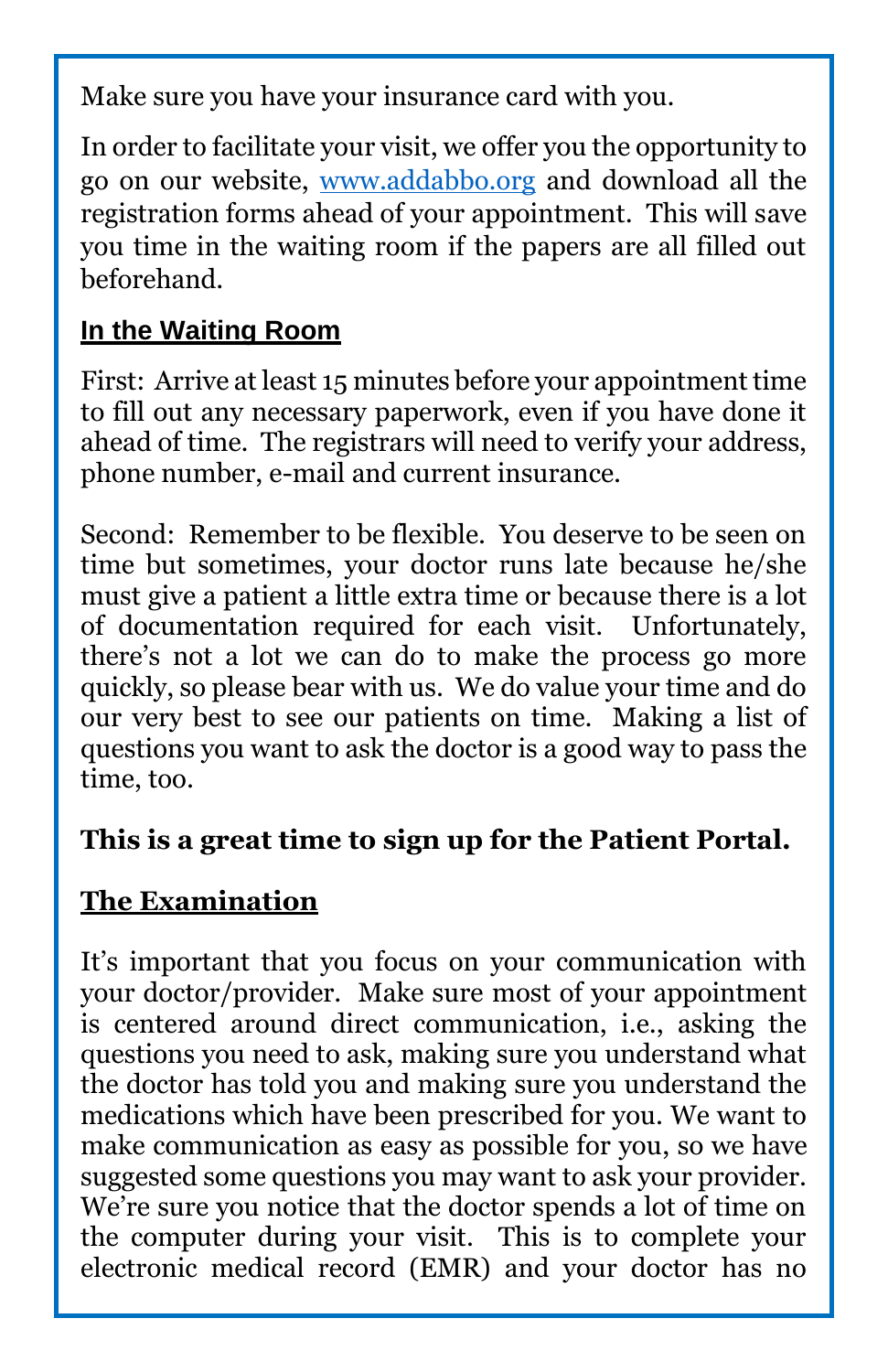choice but to take care of this during your visit. However, that doesn't mean that you can't interrupt him to ask a question that is important to you. **It is important that you understand what your doctor is telling you!**

If the visit is coming to an end, and you feel uncertain about your instructions or diagnoses, ask more questions. Don't hesitate. To stay involved and activated with your health, you need to understand it. Ask away! Speak Up!

Before you leave, make sure that the doctor and discharge nurse have your correct information.

### **Questions you may want to ask your provider.**

Excellent healthcare is about clear, open and honest communication with your family's team of providers. It is very important to make the most out of your time with your doctor and make the most of your appointments. Here are some ways to help you communicate with your healthcare team:

- *Come to your appointment prepared with a written list of questions or concerns you want to ask the doctor.*
- *Be open and honest about all your symptoms. Come prepared with a clear description of the problem, how long you have had it and how it affects you.*
- *If you do not understand what the doctor tells you, ask your doctor to explain it again so you can understand. Don't be afraid to ask questions.*
- *Ask questions about the diagnoses: Is it contagious? When can you expect to feel better?*
- *Ask questions about any medications prescribed: what they are for and are there any side effects you should look for.*
- *Is a follow-up appointment necessary?*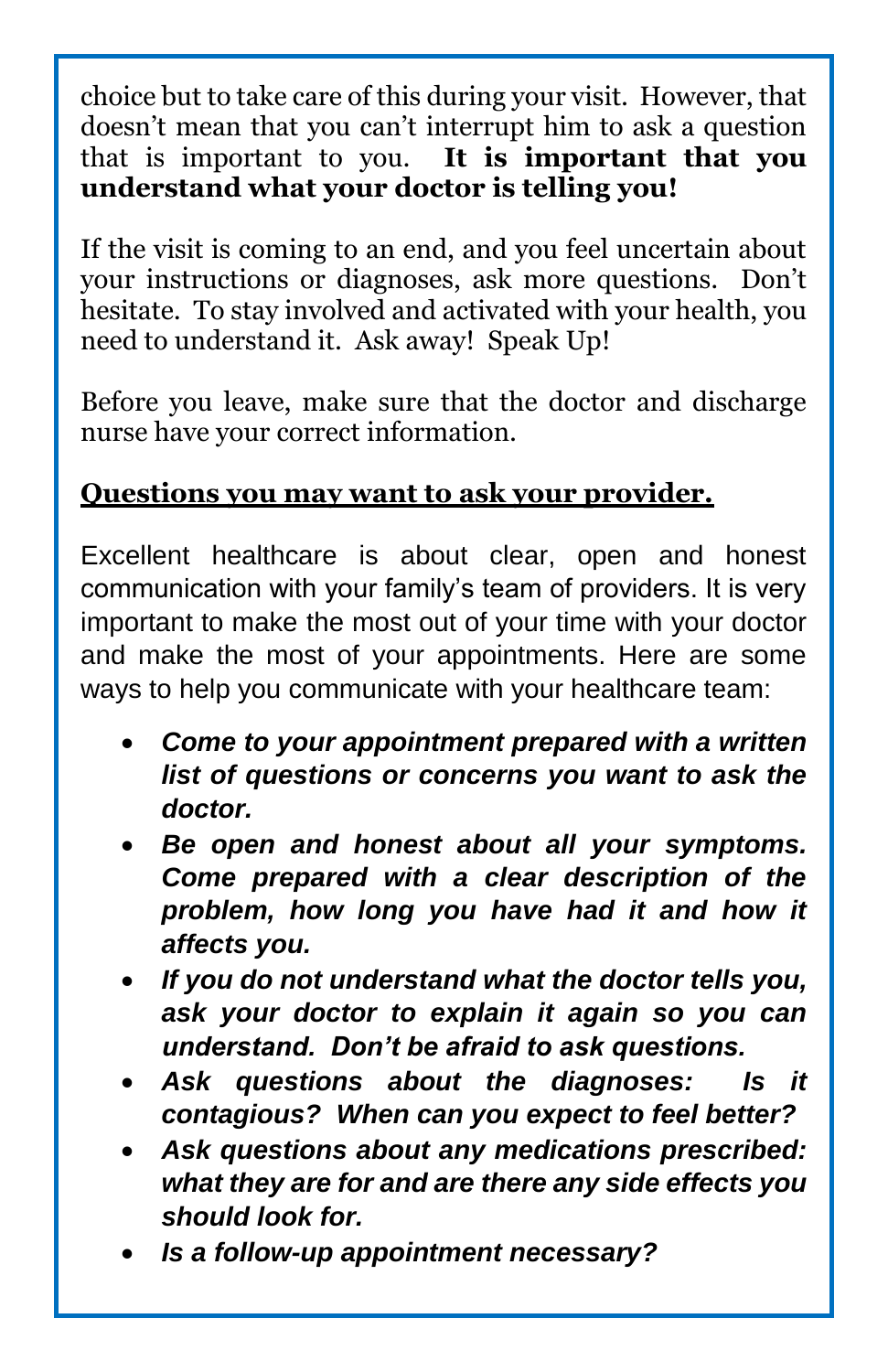- *Make sure to share information with the doctor including all medications, vitamin supplements or herbal medications you take. Better yet, bring the actual bottles of pills or a clearly written list including dosages.*
- *Openly discuss any problems you or family members are experiencing, i.e. anxiety, attention span, depression, etc.*

\*\* Make sure you sign up for the **Patient Portal,** so you have access to your medical records, etc. from wherever you are.

\*\* Ask your provider/doctor what you and your family can do to take better care of themselves overall, for example, lose/gain weight, more exercise, better nutrition habits, etc.

*Remember: the more information your provider has about you and your family's health and the more you participate in your care, the better the healthcare decisions you can make together.*

## **How You Can Help**

- *Talk openly with your primary care provider and ask questions if you do not understand.*
- *Take care of your health by being involved in and following the plan recommended by your health care team.*
- *Schedule a complete physical exam at least once a year.*
- *Please let us know how we are doing and how we can improve.*
- *If you can't make an appointment, please call to cancel and reschedule.*

## **Our Patient Portal**

From anywhere, at any time, you can conveniently manage your personal health information through your Patient Portal.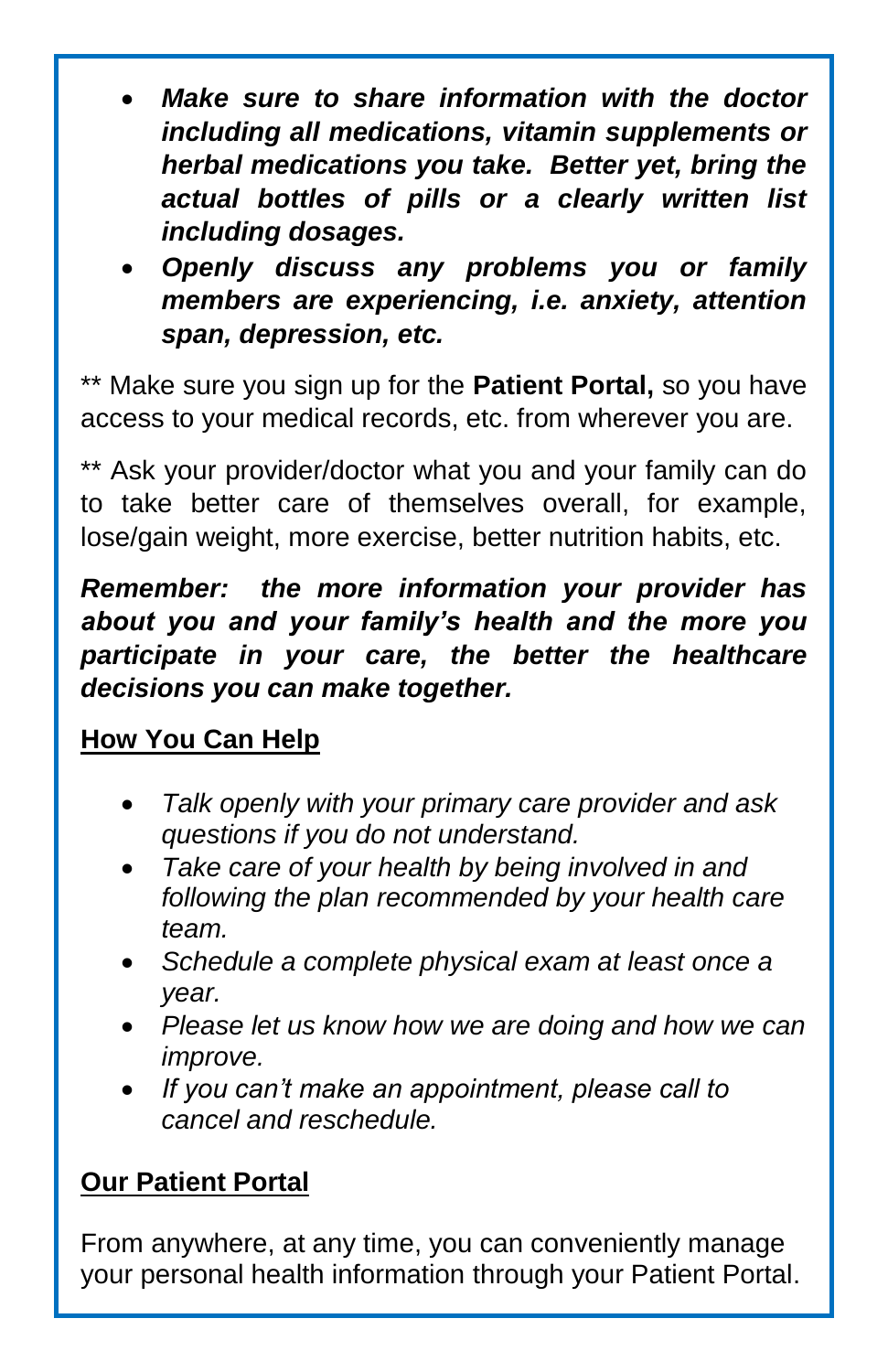Through your Patient Portal, you can:

- *View your personal information 24/7*
- *Access your medical records*
- *Review your laboratory reports*
- *Print summaries of your medical visits.*

To set up your Patient Portal access, you must provide your email address when you register. You will receive an e-mail from Addabbo confirming your request, giving you a temporary Password and linking you to the Patient Portal where you will be asked to set up a new Password.

### **Our On-Site Pharmacy**

We want to make healthcare as easy, accessible and convenient for you as possible. One way we can do this is by providing on-site pharmacies at four of our locations: 6200 Beach Channel Drive, Arverne; 1288 Central Avenue, Far Rockaway, NY; 114-39 Sutphin Blvd., Jamaica and 120 Richard Street, Brooklyn. The pharmacies carry a wide variety of over-the-counter and prescription medications.

**340B Drug Pricing Program Specialists**: The pharmacies specialize in the **340B Drug Pricing Program** which enables the pharmacies to offer discounted medications for uninsured and low-income patients.

#### **Our "No Show" Policy**

Understandably, there may be occasions when you might have to cancel a medical appointment. Please be respectful of the medical needs of our patients and call us and reschedule if you are unable to keep an appointment. This time will be allocated to another patient who needs treatment.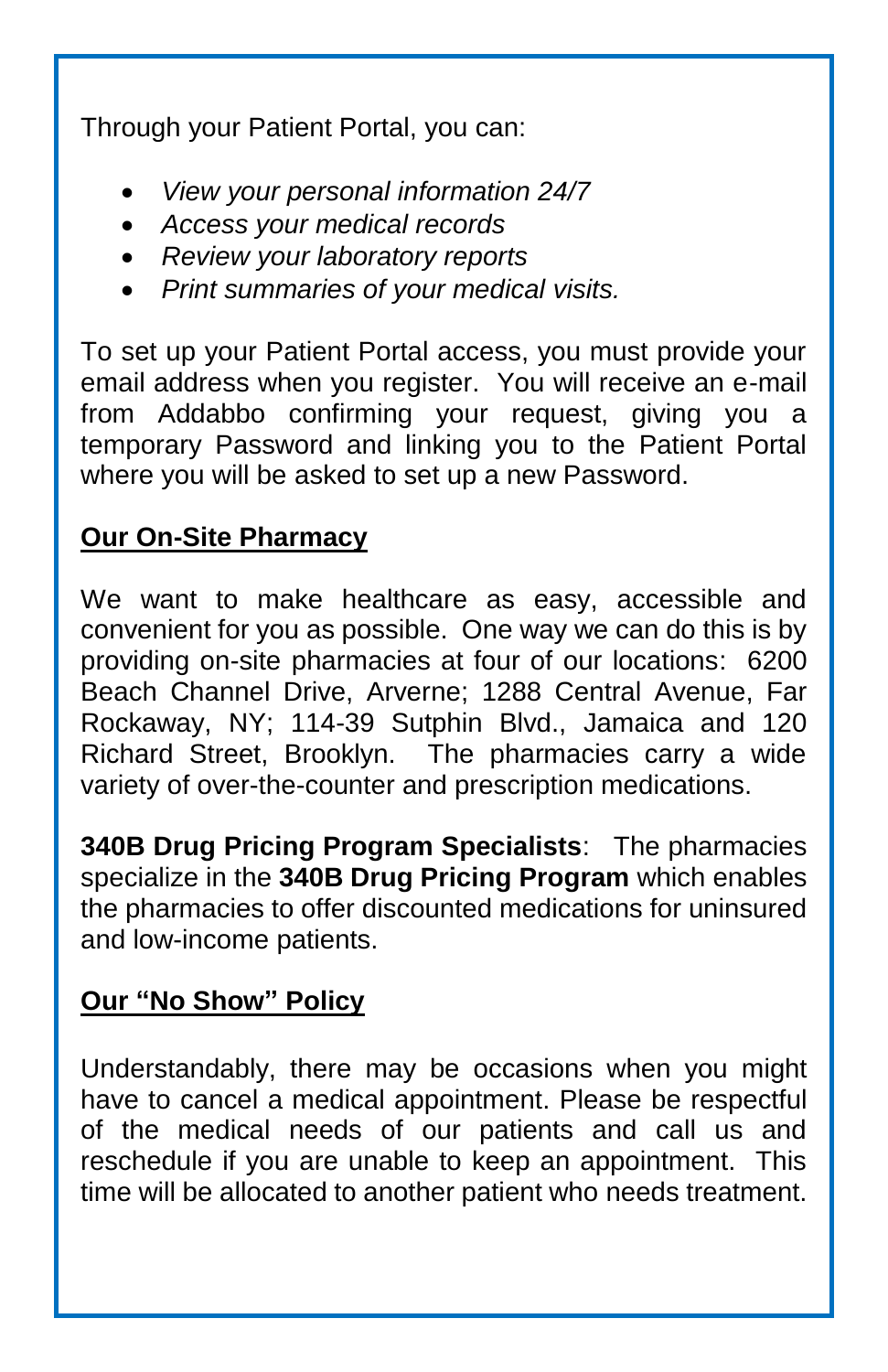When an appointment is made, the complexity of your issues is considered. Appointment times and appointment duration times are carefully made with your issues in mind. A disruption in the schedule is just that – a disruption that effects everyone – including your health and your valuable time.

### **Sliding Fee Discount Program**

The mission of the Joseph P. Addabbo Family Health Center is to ensure that all patients and community members have 100% access to the quality health care they need. To help make this possible, we have created a Sliding Fee Discount Program which allows us to adjust visit costs depending on the patient's eligibility for the program. It is based upon the patient's income and family size. **No one is denied care because of an inability to pay.**

**All patients, even those who are insured, are given the opportunity to apply for the Sliding Fee Discount Program.** 

Please ask for more details at the Registration Desk or by calling 718-945-7150.

# **Joseph P. Addabbo Family Health Center Inc. 718-945-7150 [www.addabbo.org](http://www.addabbo.org/)**

*After-Hours Emergency Phone: (212) 517-1878 Message Plus Corp. Answering Service For Hearing/Speech/Visual Impaired Dial 711 First*